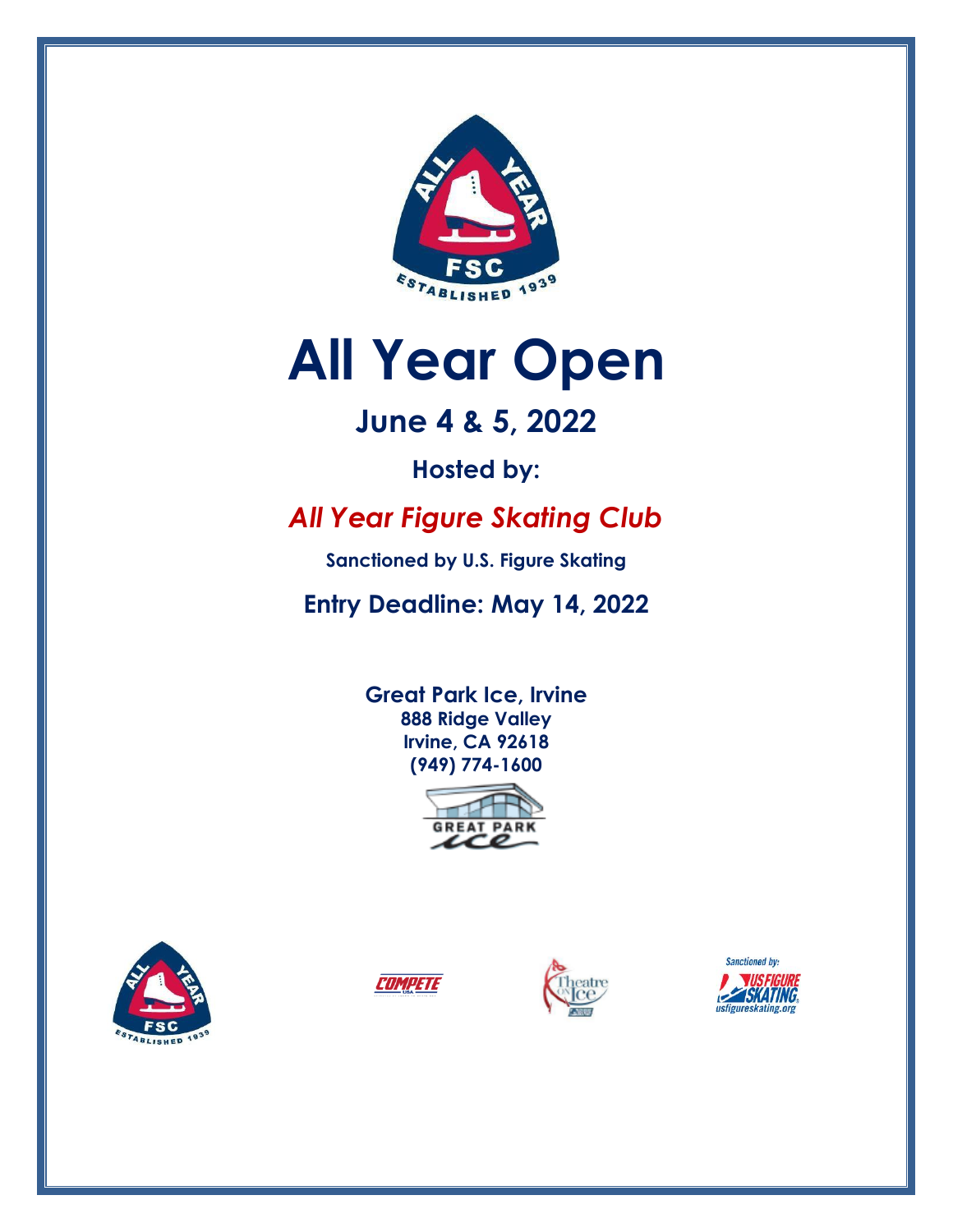# **Competition Information**

#### Welcome to the All Year Open!

The All Year Open will be conducted in accordance with the rules and regulations of U.S. Figure Skating, as set forth in the current rulebook, as well as any pertinent updates which have been posted on the U.S. Figure Skating website.

This competition is open to all eligible, restricted, reinstated or readmitted persons as defined by the Eligibility Rules, and is a currently registered member of a U.S. Figure Skating member club, a collegiate club or an individual member in accordance with the current rulebook. Please refer to the current rulebook for non-U.S. Citizens.

#### **SERIES INFORMATION:**

This event is part of the **Southern California Inter-Club Invitational Series**. Top point scorers, at the end of the season, will be invited to the Invitational Final. Please see the Southern California Inter-Club Association website at <https://www.socalinterclub.org/scica-invitational-series> for more information.

#### **AGE RESTRICTIONS/ELIGIBILITY/TEST LEVEL**:

All competitors must be eligible persons and members in good standing of U.S. Figure Skating by the close of entries. Qualifying tests and ages for all events are as of close of entries Saturday, May 14, 2022.

All levels may skate one level higher than that for which they are qualified, but may not skate more than one level in each discipline, except as specifically noted below. Age restrictions apply as follows:

#### Age Requirements/Restrictions (ALL ages are as of May 14, 2022):

Singles free skate events (Well Balanced Program) have the following requirements:

- Juvenile: Girls 12 years of age or younger; Boys 13 years of age or younger
- Open Juvenile: Girls 13 years of age or older; Boys 14 years of age or older
- Intermediate must be under the age of 18
- Adults must be 21 years of age or older

Skaters entering beginner through pre-juvenile events will be divided as closely as possible by age at the discretion of the referee. If necessary, the referee will combine events as needed based on entries.

Pairs events have the following requirements:

- Pre-Juvenile Under 14 years of age
- Juvenile Under 16 years of age
- Intermediate Under 18 years of age

#### **ELIGIBILITY RULES FOR "LEARN TO SKATE USA" / "COMPETE USA" PARTICIPANTS:**

The competition is open to ALL skaters who are current eligible (ER 1.00) members of either the Learn to Skate USA Program and/or are full members of U.S. Figure Skating. To be eligible, skaters must have submitted a membership application or be a member in good standing. Members of other organizations are eligible to compete but must be registered with a Learn to Skate USA Program or member club.

It is very important to the success of the competition that skaters are placed in the correct divisions. If, for whatever reason, the Local Organizing Committee discovers that a skater has been placed in a category that is below their class level, the referee will have the option to move the skater into the proper division, even if this has to be done the day of the competition. This will ensure that every event is as fair as possible to the competitors. It is an ethical violation for coaches to sandbag an event.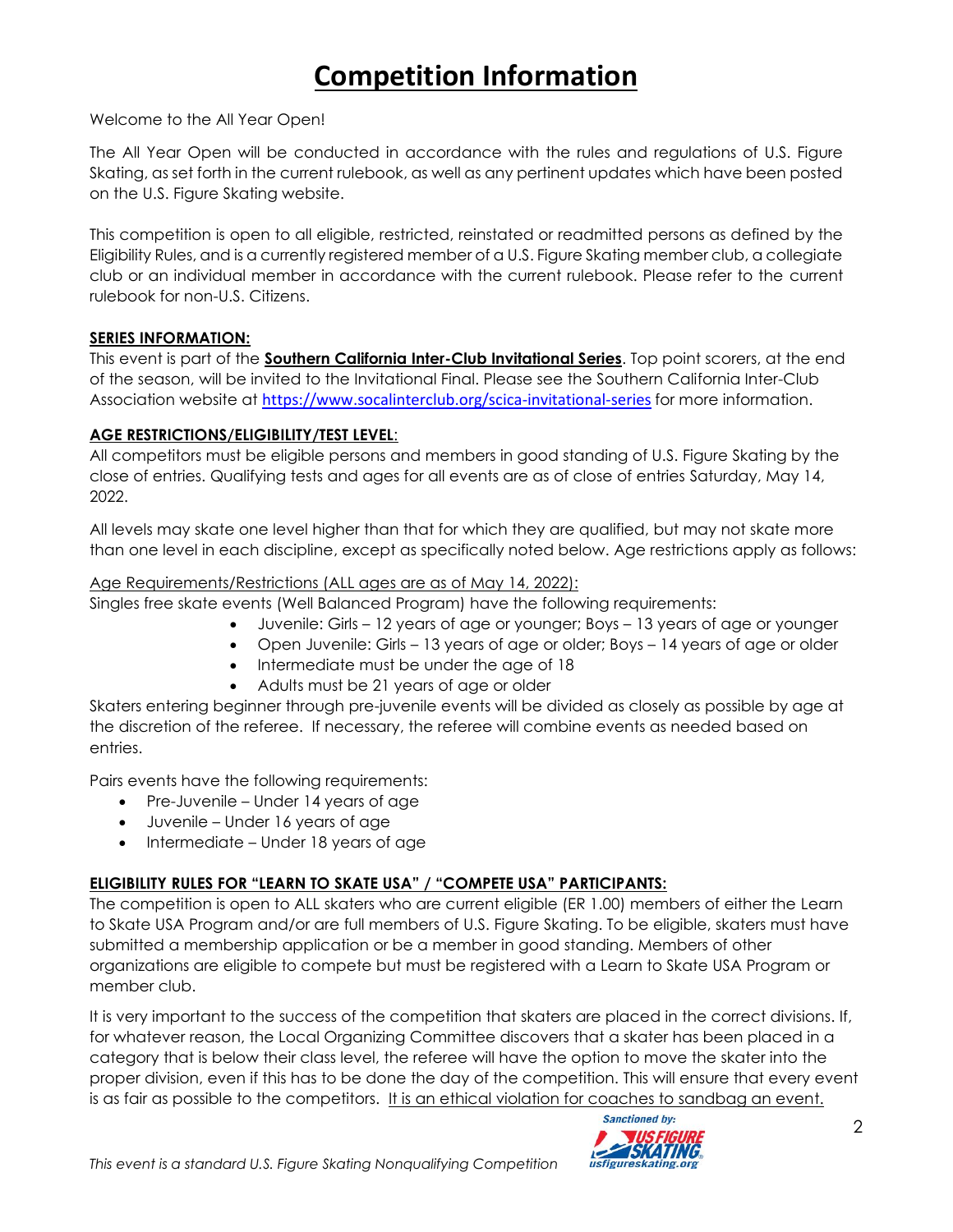Eligibility will be based on skill level as of closing date of entries. All Snowplow Sam and Basic Skills 1-6 skaters must skate at highest level passed or one level higher and NO official U.S. Figure Skating tests may have been passed, including Moves in the Field or individual dances.

For the Pre-Free Skate, Free Skate 1-6, Excel, Well Balanced, and Adult levels eligibility will be based only upon highest free skate test level passed. Moves in the Field test level will not determine skater's competitive level. Skaters may skate at highest level passed OR one level higher, but not both levels in the same event during the same competition. Skaters may not compete at more than one level in the same type event at the same competition.

# **ENTRIES:** Entries must be submitted online via Entryeeze

[\(http://comp.entryeeze.com/FindCompetition.aspx](http://comp.entryeeze.com/FindCompetition.aspx) or [www.allyearfsc.com](http://www.allyearfsc.com/) and follow link to Entryeeze) by **midnight May 14, 2022.** All Year FSC requires "on-line" entry. Entries received after the close of entries will be subject to a \$50 late fee and may be accepted at the discretion of the Local Organizing Committee and/or referee. **A \$50 late fee MUST accompany late entries to be considered.** In no case will late entries or changes to entries be accepted **after May 19, 2022**. A credit card processing fee is charged. Processing fees are **not refundable**, even if the event is canceled or skater withdraws before close of entries.

Due to changes and increases in credit card processing fees, American Express is not accepted. We appreciate your understanding regarding this change. Credit Card Disputes: All Year FSC reserves the right to charge an additional fee of \$40.00, in addition to the entry fee to resolve any disputes to the credit card charge. If you have any problems, please contact Helene Krasner (Registrar) for assistance.

**REFUND POLICY:** Entry fees will not be refunded after May 14, 2022, unless no competition exists or the event is canceled. There will be no refunds for medical withdrawals. The online processing fees are not refundable. Checks returned for non-sufficient funds and contested credit card charges will be issued a \$40 fee. Payment of the fee will be required before the skater is allowed to participate in practice ice or events.

**SCHEDULE:** Competitors may be scheduled on any day or time for the announced dates of the competition. Notification of competition and practice ice times will be available by email and on Entryeeze and on the AYFSC website links. This will be considered sufficient notification of the scheduled events.

**FACILITIES:** The competition will be held at the Great Park Ice, 888 Ridge Valley, Irvine, CA 92618. The ice surface of Rink 1is approximately 85' x 200', slightly rounded at the corners. The ice surface of Rink 2 is approximately 100' x 200', slightly rounded at the corners. The arena has restrooms, snack bar, pro shop and free parking. There are restaurants within driving distance of the arena.

**REGISTRATION and MUSIC:** A registration desk will be set up in the entrance area of Great Park Ice during the Competition. All skaters are required to register a minimum of 45 minutes prior to the scheduled time for each event or segment.

For the All Year Open, online music submission is the ONLY acceptable method to submit program music. After you have paid for your events, the system will prompt you to upload your music for each event that requires music. If your music is not available at that time, you can logout of your account and return later to upload your music by going to the "Competition" tab and then selecting "My Music." Please be sure you are uploading the correct music for the correct event segment. Be careful, for example, not to mix up your short program and your free skate!

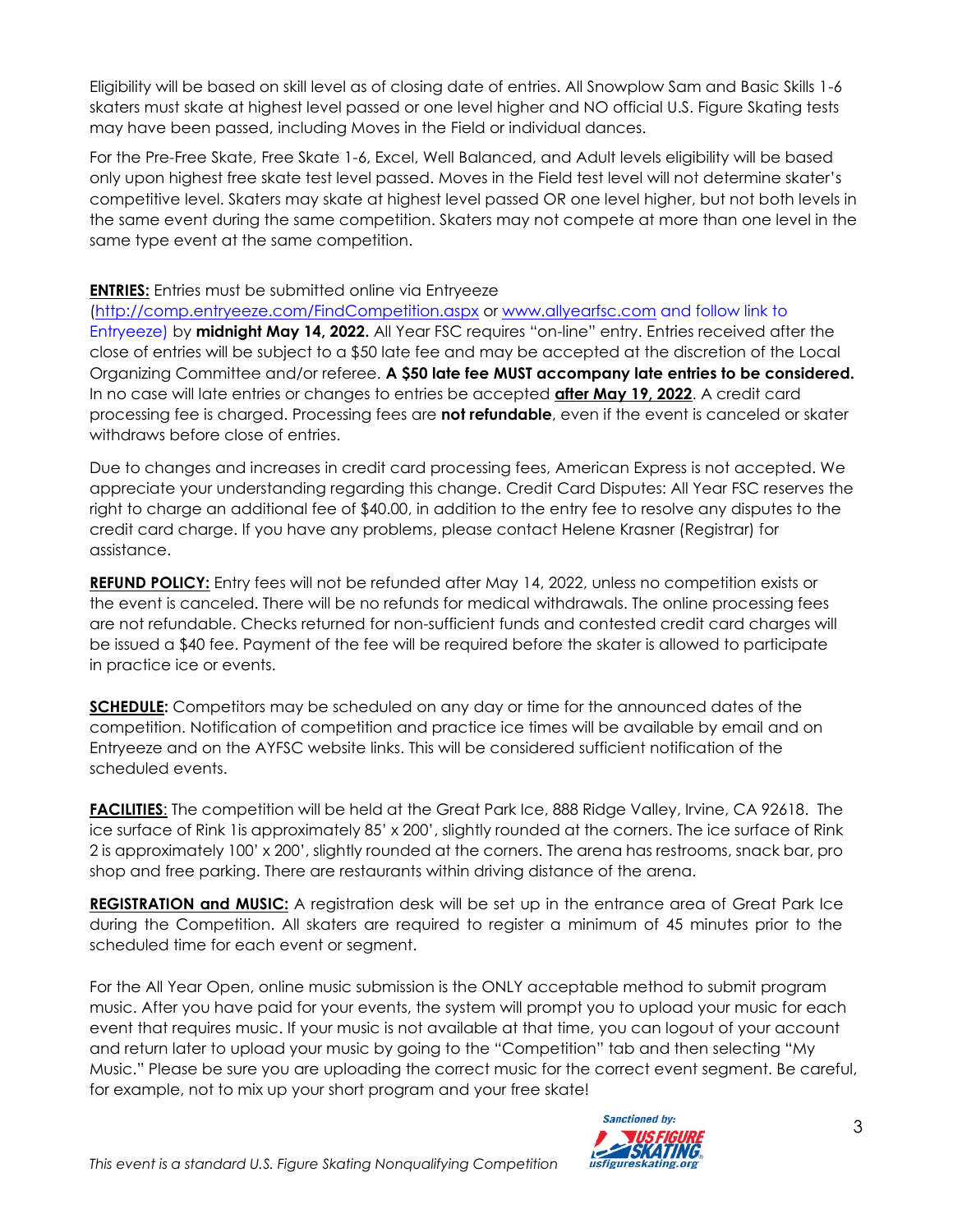#### Deadline for uploading is: May 22, 2022

The uploaded program music MUST conform to the following specifications:

| Programs per file: | One [1] - Only one piece of competition program music (e.g. short program,<br>free skate, short dance, free dance, etc.) per file is allowed.                                                                                                                                              |
|--------------------|--------------------------------------------------------------------------------------------------------------------------------------------------------------------------------------------------------------------------------------------------------------------------------------------|
| File Format:       | mp3 - The uploaded file music must be an mp3 file (MPEG-1 or MPEG-2 Audio<br>Layer III). Simply changing the file extension to "mp3" from another file format is<br>not acceptable.                                                                                                        |
| Bit Rate:          | 192 kbps is requested (bit rates between 128 and 320 kbps will be accepted).                                                                                                                                                                                                               |
| Maximum file size: | 10 MB                                                                                                                                                                                                                                                                                      |
| Maximum run time:  | Five [5 minutes]                                                                                                                                                                                                                                                                           |
|                    | ID3 Metadata [tags]: None - The Chief Music Coordinator strongly recommends that mp3 files DO<br>NOT contain any ID3 metadata, commonly called tags. This is especially true of<br>any embedded images such as album cover art, picture of the skater, etc.<br>Please, NO EMBEDDED IMAGES! |
| Maximum leader:    | Two [2] seconds] - The leader is the silence between the start of the track and<br>the actual start of the program music. The Chief Music Coordinator<br>recommends that there be NO leader.                                                                                               |
| Maximum trailer:   | Two [2] seconds] - The trailer is the silence between the end of the program<br>music and the end of the actual track. The Chief Music Coordinator<br>recommends that there be NO trailer.                                                                                                 |

#### **Backup Music at Event [CDs]**

In addition to submitting the music online, all competitors/teams must also have at least one [1] backup copy of their competition music on CD, AT RINKSIDE, during the actual competition event or official practice. CDs must meet the following requirements:

- In standard Audio CD format (Compact Disc Digital Audio). Other formats, including mp3 are NOT acceptable.
- Clearly marked with a permanent marker (e.g. Sharpie, do NOT use a label or tape) as follows: First Name, Last Name, Event, Event Segment and Music Length (e.g. Jane Smith, Acme FSC, Novice Ladies, Free Skate, 3:10)
- Each CD may have only ONE [1] music track on it. Any disc with more than one [1] track is NOT acceptable.
- Lead in time (time before the music begins) on CDs may not exceed two [2] seconds.
- Due to the compatibility and reliability reasons, music may NOT be submitted on re-recordable "CD-RW" discs. PLEASE, no CD-RWs!!

The LOC, competition officials, and volunteers exercise reasonable care when handling CDs. However, they are not responsible for damage to or loss of any CDs. The LOC is not responsible for CDs not picked up by the end of the competition. Those CDs will be destroyed.

#### **Penalty for Incorrect Music or Failure to Upload Music**

The LOC may assess each competitor/team an additional charge, up to \$10.00 per event segment, if the competitor/team: 1) fails to submit their music prior to the close of online music submission, 2) submits files that do not follow the specifications above, or 3) uploads the incorrect music for a given event segment (e.g. uploads short program music instead of the free skate). In the event the LOC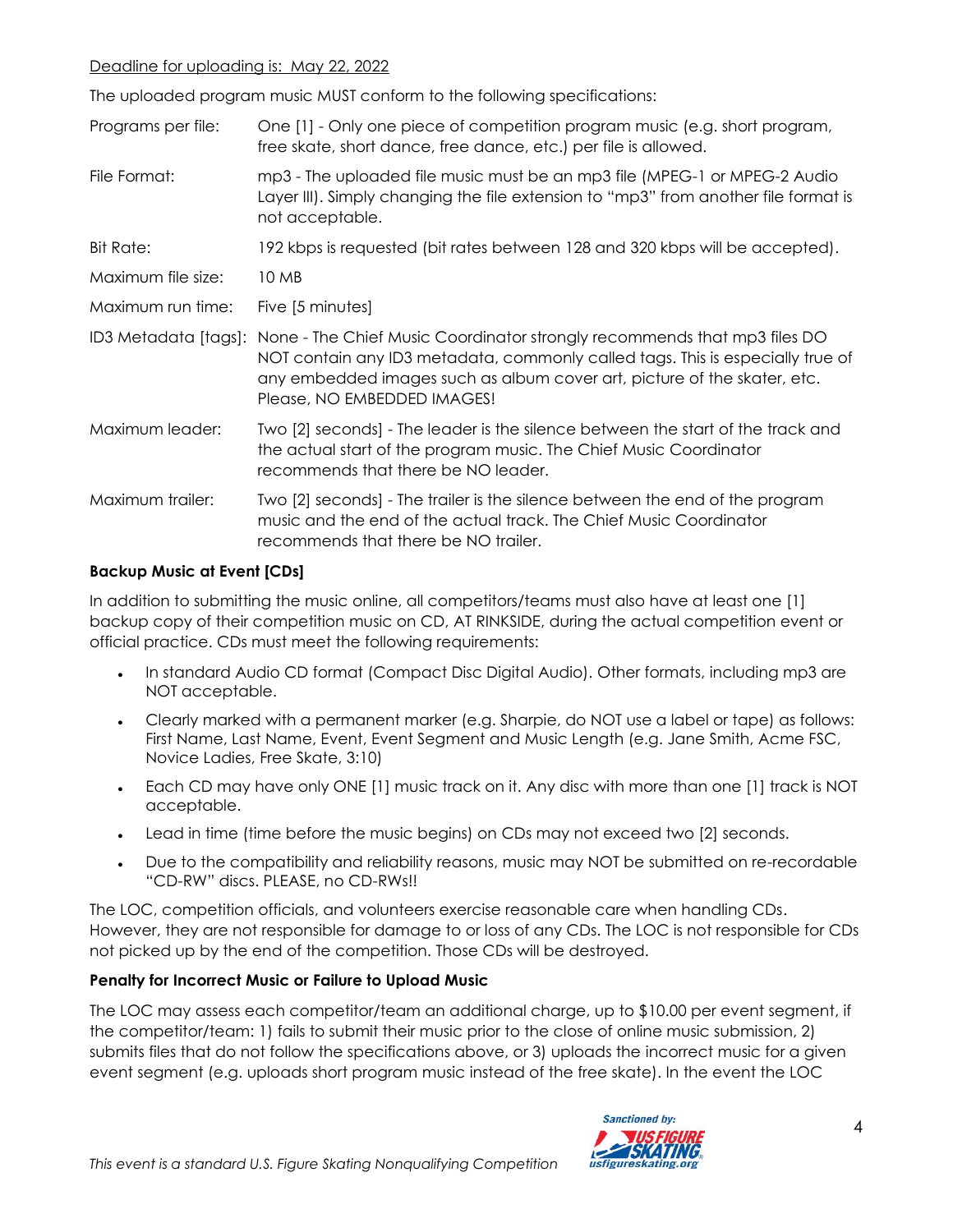decides to assess a penalty, the competitor/teams will not receive their credentials at registration until they pay the penalty fee and turn in their music on CD, conforming to the requirements above.

**LIABILITY:** U.S. Figure Skating, All Year FSC and Great Park Ice accept no responsibility for injury or damage sustained by any participant in this competition. This is in accordance with Rule 1600 of the official U.S. Figure Skating Rulebook.

## **JUDGING SYSTEM:**

The International Judging System (IJS) will be used for the following events:

*- Well Balanced Program free skate events, pre-preliminary – pre-juvenile, juvenile, including open juvenile – senior*

- *-Excel Freeskate events, juvenile-senior*
- *- Short program events, juvenile – senior*
- *- Pairs free skate events, juvenile – senior*
- *- Pairs short program events, Novice – senior*
- *- Adult free skate event – Silver & Gold*

All competitors skating in these events need to submit the planned program content form online. This form is found in the Entryeeze registration system. The deadline to submit the form is the entry deadline date.

The 6.0 Judging System will be used for:

- *- Compete USA Events – Snowplow Sam through Freeskate 6*
- *- Excel Freeskate Events, Beginner – Pre-Juvenile*
- *- Adult free skate event- Pre-Bronze & Bronze*
- *- Showcase events – Singles, Duets/Trios and Ensembles*

**LOCKER ROOMS AND CHANGING AREAS:** Please click [here](https://usfigureskating.org/sites/default/files/media-files/Basic%20locker%20room%20policy.pdf) to review SkateSafe Locker Room and Change Area Policy: Due to security issues, there will be no changing areas provided. There will be locker rooms, with the doors open at all times, for storage of skates, equipment and props.

**PRACTICE ICE:** Depending on the number of applicants, practice ice for the competition may be offered. If offered, final details for scheduling practice ice will be made available to competitors through Entryeeze.

**PHOTOGRAPHY/VIDEOGRAPHY**: Coronado Video [\(http://coronadoproductions.tripod.com\)](http://coronadoproductions.tripod.com/) will be the official videographer. A professional photographer [\(http://cynthiaslawterphotography.com\)](http://cynthiaslawterphotography.com/) for award and action photographs will be at the rink. All other videotaping and photography is restricted to hand-held battery operated equipment, without tripod. No photography or videotaping, except by the official photographer, without the express permission of the person being photographed or videotaped is allowed.

Solicitation by any photographer, or agent, of anyone to be the subject of still or video photography is not permitted. NO FLASH PHOTOGRAPHY DURING THE EVENTS IS ALLOWED.

**AWARDS:** Awards will be presented for the first four placed skaters in each event level/group. There will be no Final Rounds at this event. All competitors in the free skating events will be eligible for the 2022 All Year FSC Artistic Award. All Single skaters in Pre-Juvenile or lower will be judged for the Most Outstanding Performance Award. All skaters in No Test and below will be eligible for the Helene Krasner Award for Most Entertaining Performance, awarded by the AYFSC Junior Board.

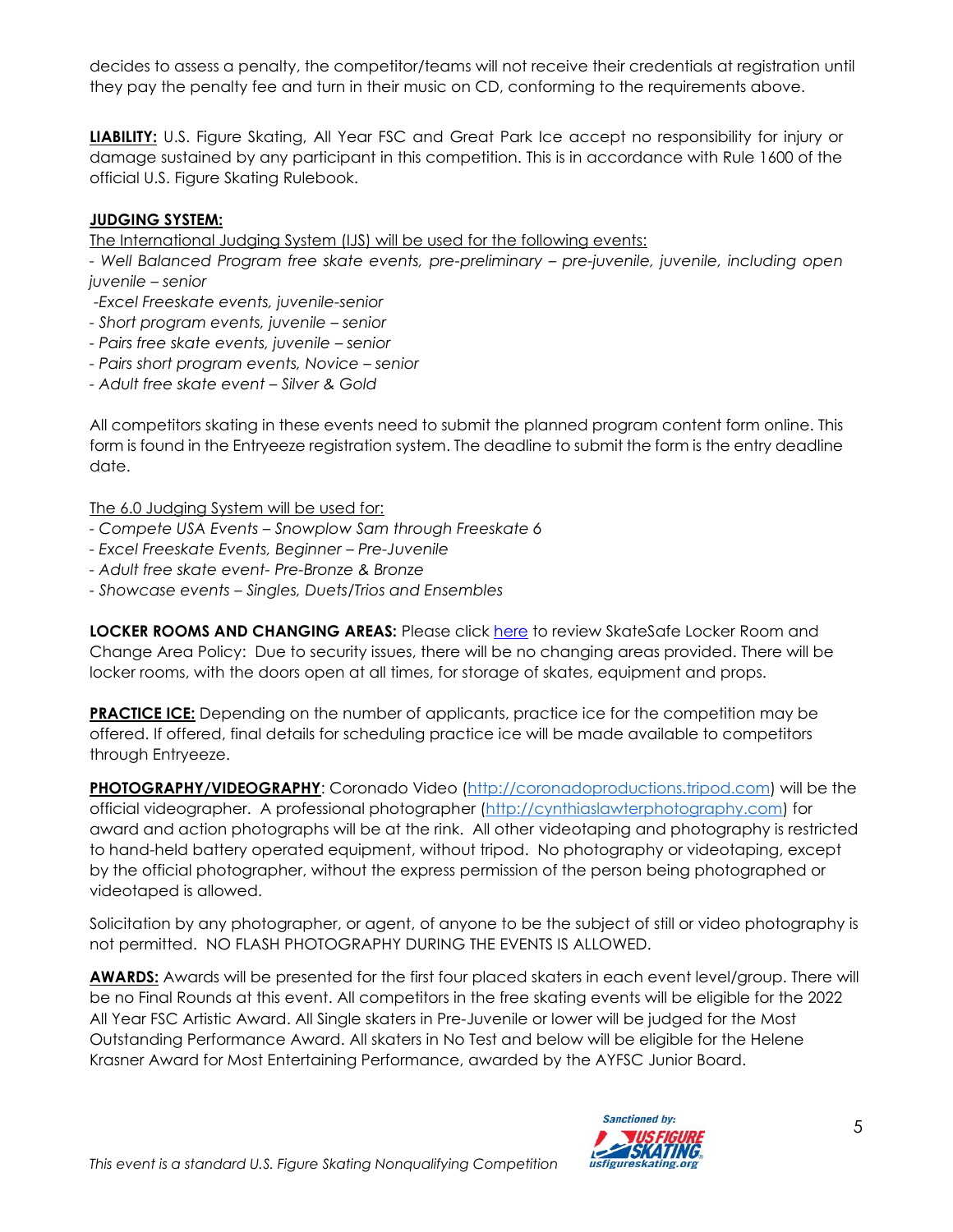**OFFICIAL NOTICES:** An official posting area will be maintained inside the lobby area of the arena. The official schedule of events will be posted on Entryeeze and the All Year FSC website [\(www.allyearfsc.com\)](http://www.allyearfsc.com/). It is the responsibility of each competitor, parent and coach to check the bulletin board and websites listed above frequently for any schedule changes and/or additional information. During the competition, updates will be posted through the on-line portal and will supersede all other schedules. Notices posted on the All Year FSC website will be considered sufficient notice to all skaters. No schedules will be mailed. Skaters are requested to arrive 45 minutes prior to the scheduled time of their event. A tentative schedule of events will be posted as noted above prior to the competition.

**TEST CREDIT:** Skaters entered in an event that would meet the requirements for test credit may request their test credit forms at registration. Forms requesting a TEST CREDIT packet must be filled out and submitted to the Registration desk, along with a \$5 fee, prior to the start of their Freeskate event. Once the event is over, only a skater who achieves a test "pass" will receive the full packet, from the accounting room.

#### **INFORMATION REGARDING COACHES:**

In order to be considered compliant, coaches must identify as a coach within their **[Members](https://www.usfsaonline.org/)  [Only](https://www.usfsaonline.org/)** profile and complete the following ten requirements by July 1 of each year (July 1, 2021):

- U.S. Figure Skating Full Membership (either through a member club or as an individual)
- Completion of the U.S. Center for SafeSport's online SafeSport™ Training
- Successfully pass a bi-seasonal background check (includes automatic recheck at the 12 month mark)
- Agree to the U.S. Figure Skating Code of Ethics
- Verification of liability insurance
- Completion of CER Courses (administered via PSA)
- Agree to Waivers and Release
- Agree to Medical Consent
- Agree to Name and Likeness Release
- PSA Membership (if coaching in qualifying competitions)

Coaches who have completed their compliance requirements are advised to have a copy of their membership and compliance cards with them at all sanctioned activities and events. Click [here](https://www.usfigureskating.org/sites/default/files/media-files/Coaches%20Requirements%20Chart.pdf) for full chart.

The LOC will have a list of compliant coaches who are approved to receive a credential at the competition. Coaches will need to check in at the event registration desk and show a government issued photo I.D. to receive a credential. If a coach cannot provide a photo I.D. and is not on the list or cannot produce the necessary documents, he or she will not be allowed a credential. There can be no exceptions to this policy.

If a foreign coach has only foreign athletes at this competition, a background check and SafeSport Training is not required. Instead, the coach must submit a letter from their Federation stating they are a member in good standing. For more information regarding Coach Compliance, please Click [here](https://www.usfigureskating.org/sites/default/files/media-files/Coaches%20Requirements%20Chart.pdf) for full chart.

#### **ADMISSION:**

No admission will be charged to the general public for viewing the competition.

#### **CREDENTIALS:**

• Competitors– Will receive a credential at no charge

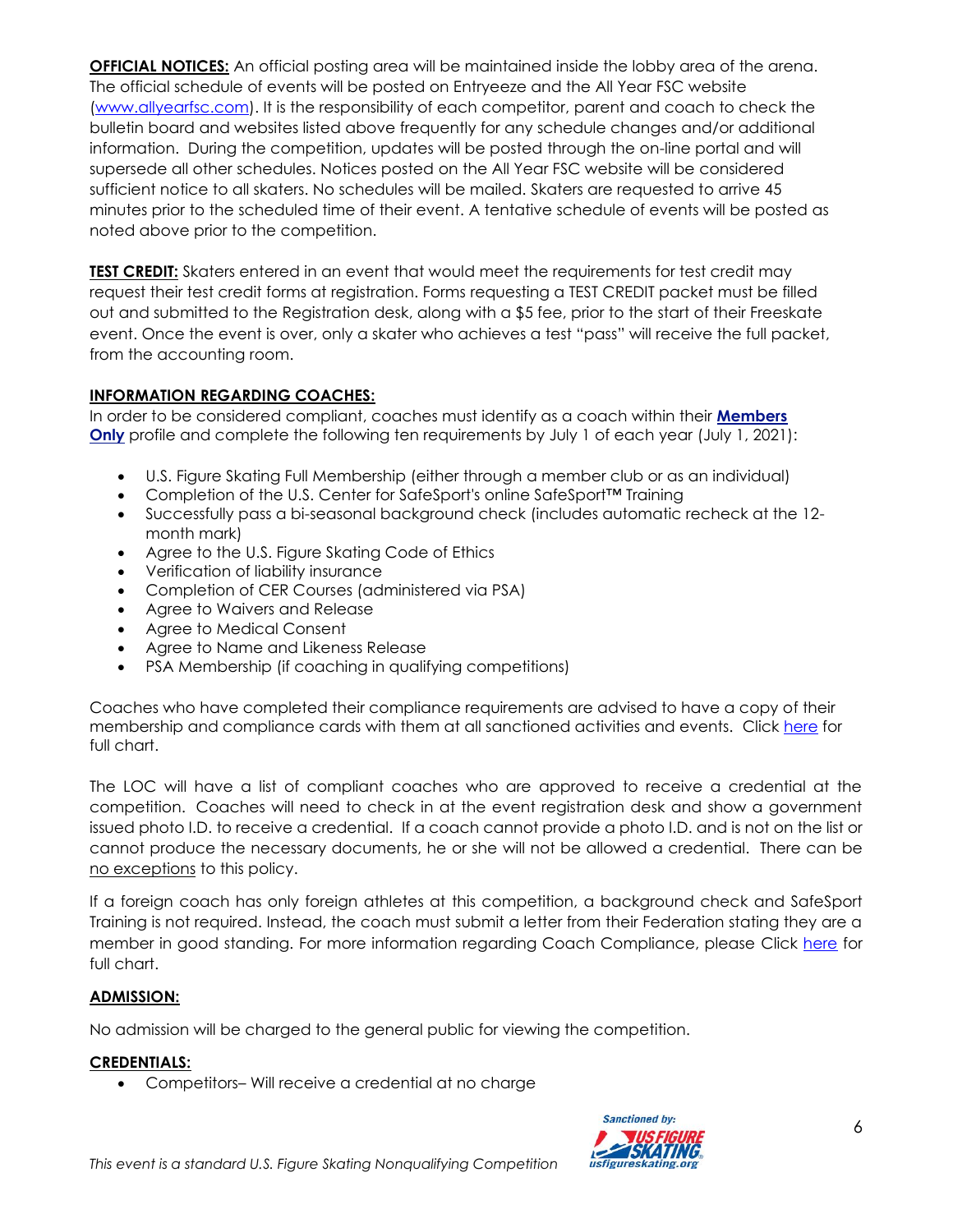- One coach per skater will receive a credential at no charge *(credential must be requested during entry process on Entryeeze)*
- One additional coach credential per skater may be purchased for \$10 (credential must be requested during entry process on Entryeeze). Can be purchased online only no later than May 22, 2022.

Chaperones– No charge

#### **ENTRY FEES:**

|                                                             | First event | <b>Additional Event</b> |
|-------------------------------------------------------------|-------------|-------------------------|
| Compete USA Events (Program w/music)                        | \$65.00     | \$40.00                 |
| EXCEL Beginner - Pre-Juvenile (Freeskate)                   | \$65.00     | \$40.00                 |
| No Test - PRE JUVENILE (Well Balanced Freeskate)            | \$80.00     | \$55.00                 |
| JUVENILE and Open Juvenile-Senior (Excel and Well Balanced) | \$110.00    | \$65.00                 |
| <b>ADULT SKATING</b>                                        | \$110.00    | \$65.00                 |
| PAIRS Pre-Juvenile through Juvenile (per pair)              | \$100.00    |                         |
| PAIRS Intermediate through Senior<br>(per pair)             | \$140.00    | \$80.00                 |

#### **ENTRY FEES: SHOWCASE EVENTS**

| Singles (Emotional, Choreographic Artistry and Lyrical Pop)   | First event | <b>Additional Event</b> |
|---------------------------------------------------------------|-------------|-------------------------|
| Basic 1-6                                                     | \$65.00     | \$40.00                 |
| Pre-FreeSkate – Freeskate 6, Beginner through Pre-Preliminary | \$65.00     | \$40.00                 |
| Preliminary through Pre-Juvenile                              | \$80.00     | \$55.00                 |
| Juvenile - Senior and Adults                                  | \$110.00    | \$65.00                 |
|                                                               |             |                         |
| Duets (one skater enters for both)                            | First event | <b>Additional Event</b> |
| <b>Basic Skills through Pre-Juvenile</b>                      | \$100.00    | \$75.00                 |
| Juvenile-Senior and Adults                                    | \$110.00    | \$80.00                 |

Ensembles, Mini Production, Production **\$100** plus \$10 per skater

**PROPS:** Props are permitted for Duets, Trios and Ensembles only. Further information will be provided regarding which doors to use for entry and exit as well as set up and brief holding area.

#### **COMPETITION Co-CHAIRS**

Marina Nash Tracy Kemper

**REGISTRAR REFEREE** Helene Krasner **Doug Williams** phone: 424-374-8104

[marina.nash@gmail.com](mailto:marina.nash@gmail.com) [Kempercrew@gmail.com](mailto:Kempercrew@gmail.com)

[hjkrasner@gmail.com](mailto:hjkrasner@gmail.com) and a state of the [glidnby@yahoo.com](mailto:glidnby@yahoo.com)



7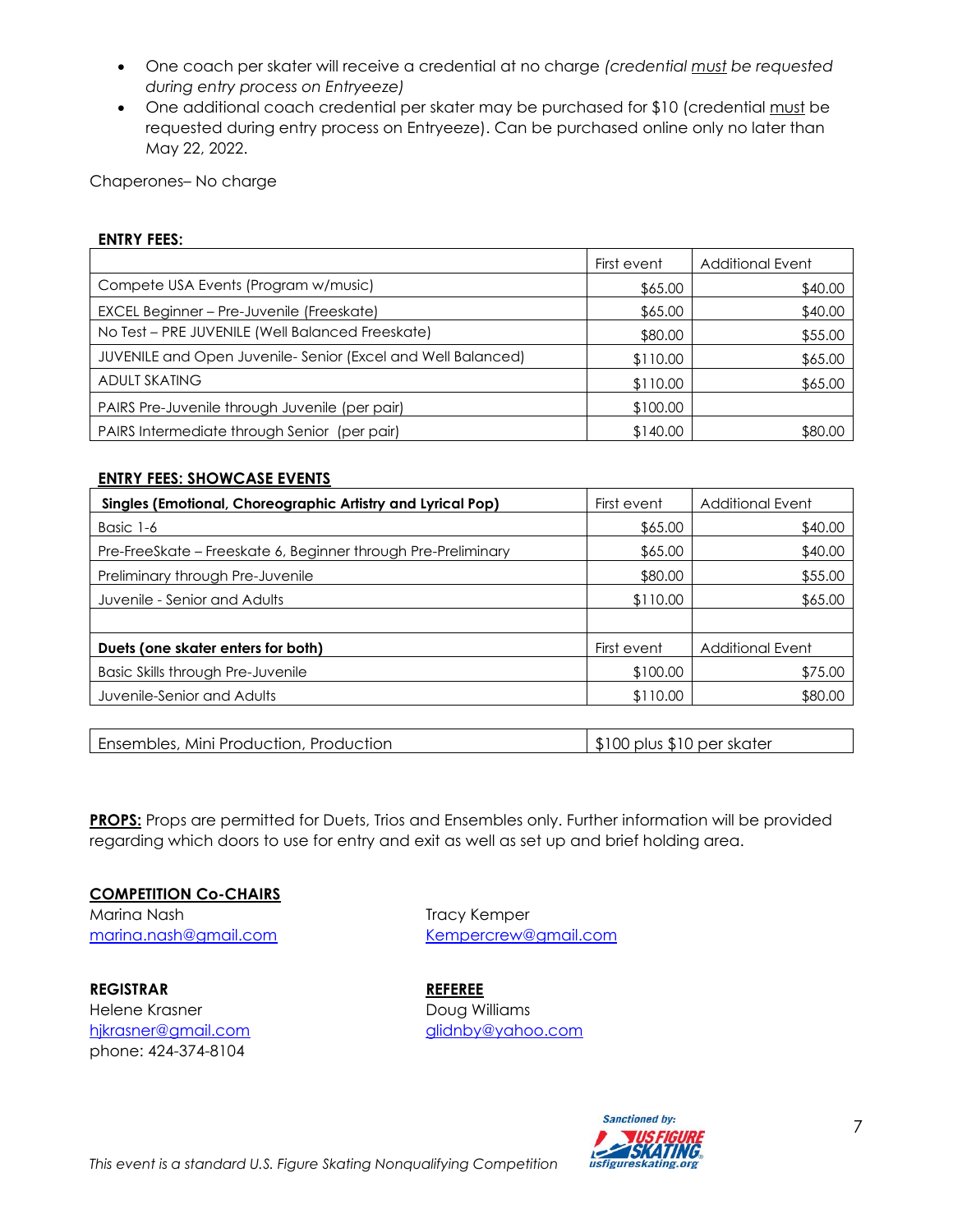### **Additional Information:**

- Events will be held in accordance with the rules of the United States Figure Skating Association per the 2021 Rulebook and per the 2022-2023 Competition Rules contained therein, except as otherwise stated herein and/or modified at the 2022 U.S. Figure Skating Governing Council Meeting. Ages for entrants are as of close of entries May 14, 2022.
- A skater who has placed first in an event at a given level at a previous All Year Open event may not compete at the same or lower level, for that event, for Snowplow Sam through Free Skate 6.
- An event must have a minimum of three entries prior to the close of entries to be scheduled, and a minimum of two competitors to be held. At the discretion of the Chief Referee, Snowplow Sam through FreeSkate 6 all Showcase events may be combined, depending on the number of entries. If events are combined, the allowed time for the free skating event will be as for the actual event entered.

# **Official Hotel**

The Official Hotel for the 2022 All Year Open is the DoubleTree by Hilton Hotel Irvine-Spectrum. A Group rate of \$159 per night has been negotiated. Please follow the link to make your reservation. To make a reservation, please click this [HiltonLink.](https://www.hilton.com/en/attend-my-event/onaisdt-jay-66ab32a5-a83a-48f3-994a-9abec57e92e1/)

The special group rate is available until May 14, 2022. If you choose to dial the hotel directly (949-471-8888), please reference ALL YEAR FSC OPEN to secure the group rate.

### **Singles Free Skating Events**

See current rulebook or click [here](https://www.usfigureskating.org/about/rules) for current rules and requirements.

**Senior Free Skate:** Must have passed the Junior Free Skating Test. This shall be skated in accordance with 6400.

**Junior Free Skate:** Must have passed the Novice Free Skating Test, but not the Senior Free Skating Test. This shall be skated in accordance with 6420.

**Novice Free Skate:** Must have passed the Intermediate Free Skating Test, but not the Junior Free Skating Test. This shall be skated in accordance with 6430.

**Intermediate Free Skate:** Must have passed the Juvenile Free Skating Test, but not the Novice Free Skating Test. This shall be skated in accordance with 6440.

**Juvenile Free Skate:** Must have passed the Pre-Juvenile Free Skating Test, but not the Intermediate Free Skating Test. This shall be skated in accordance with 6450.

**Open Juvenile Free Skate:** Must have passed the Pre-Juvenile Free Skating Test, but not the Intermediate Free Skating Test. This shall be skated in accordance with 6450.

**Pre-Juvenile Free Skate:** Must have passed the Preliminary Free Skating Test, but not the Juvenile Free Skating Test. This shall be skated in accordance with 6460.

**Preliminary Free Skate:** Must have passed the Pre-Preliminary Free Skating Test, but not the Pre-Juvenile Free Skating Test. This shall be skated in accordance with 6470.

**Pre-Preliminary Free Skate:** Must not have passed the Preliminary Free Skating Test. This shall be skated in accordance with 6480.

**No Test:** Must not have passed the Pre-Preliminary Free Skating Test. This shall be skated in accordance with 6490.

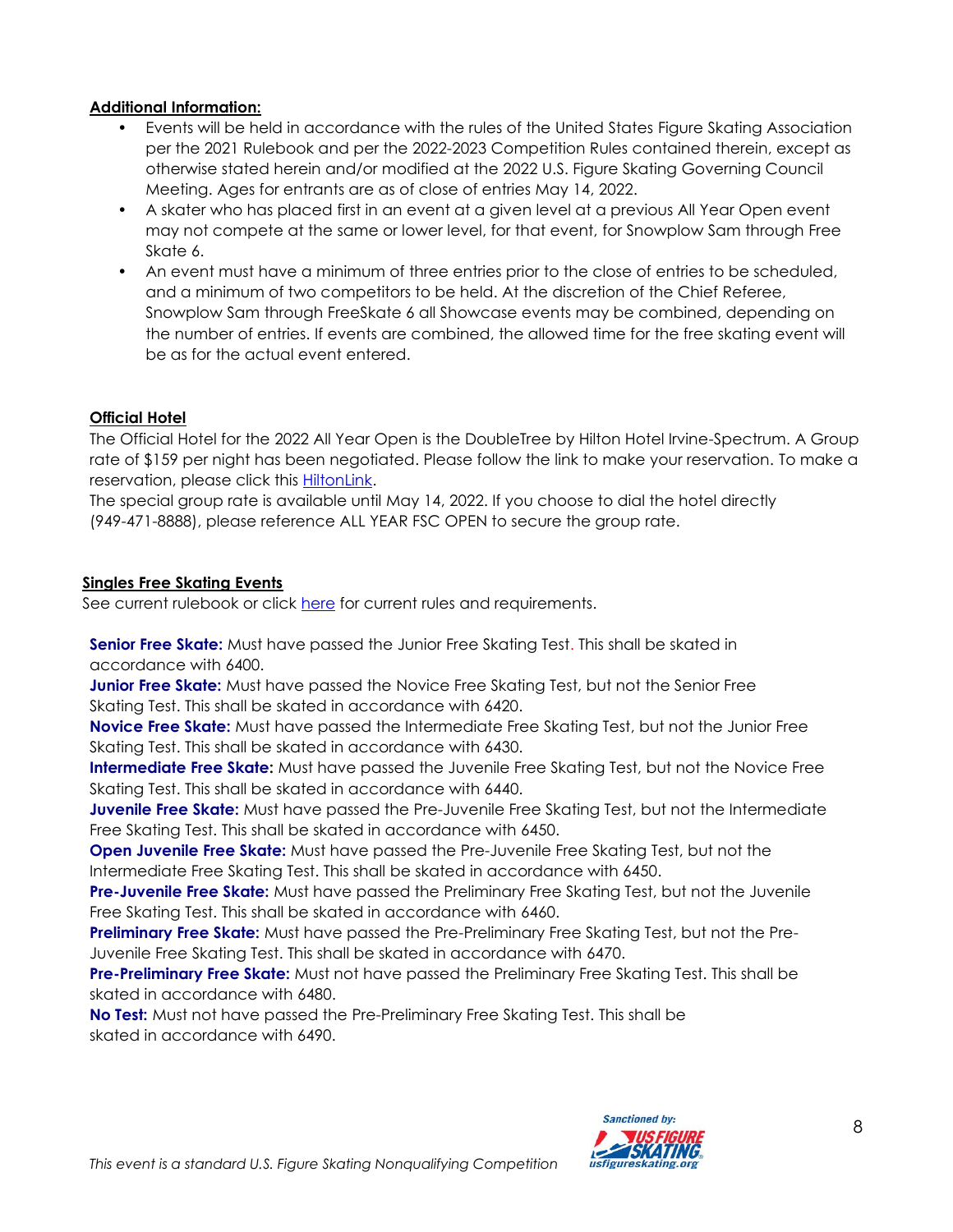# **Singles Short Program Events (Well Balanced)**

The short program events listed below will be skated. Athletes and coaches are responsible for going to the U.S. Figure Skating rulebook and/or website for rules, program length, etc. For information on Short Program requirements, please click [here.](https://www.usfigureskating.org/system/files/2022-23%20Singles%20SP%20Chart.pdf)

A. Senior short program – Rule 6411

- B. Junior short program Rule 6421
- C. Novice short program Rule 6431
- D. Intermediate short program Rule 6440
- E. Juvenile Short Program Rule 6450

# **Singles Free Skate Events (Well Balanced)**

For information on free skating requirements, No Test through Senior, please click [here](https://www.usfigureskating.org/system/files/2022-23%20Singles%20FS%20Chart.pdf)

# **Pairs Events**

# Test and Age Eligibility Requirements (Short Program/Free Skating)

**Pre-Juvenile:** Open to pairs who have not passed the Juvenile Pair Test.

**Juvenile:** Open to pairs who have not passed the Intermediate Pair test or as per Rule 7450. **Intermediate**: Open to pairs who have passed the Juvenile Pair Test, but no higher than the Intermediate, pursuant to Rule 7440.

**Novice**: Open to pairs who have passed Intermediate Pair Test, but no higher than Novice Pair test or pursuant to Rule 7430

**Junior:** Open to pairs who have not passed the Senior Pair test or pursuant to Rule 7420 **Senior:** Must have passed the Junior Pair Test or higher

### **Pairs Short Program and Free Skate Events**

Pairs events will be conducted in accordance with the U.S. Figure Skating rulebook. Athletes and coaches are responsible for going to the U.S. Figure Skating rulebook for rules, program length, etc. and as updated in the Technical Information section on the U.S. Figure Skating website. For information on Pair Charts for Short [Program](https://www.usfigureskating.org/system/files/2022-23%20Pairs%20SP%20Chart.pdf) and [Free Skate](https://www.usfigureskating.org/system/files/2022-23%20Pairs%20FS%20Chart.pdf) events, please click appropriate segment link.

- Novice short program Rule 7431
- Junior short program Rule 7421
- Senior short program Rule 7411

# **Adult Free Skate Events**

Test and Age Eligibility Requirements (Short Program/Free Skating)

A. **Adult Bronze**– Rule 6550. Open to skaters who have passed no higher than Adult Bronze Free Skating Test or the USFS Preliminary Free Skating Test

B. **Adult Silver**– Rule 6540 Open to skaters who have passed the Adult Bronze Free skating test and no higher than the USFS Adult Silver Free skating test or the USFS Juvenile Free skating test.

C. **Adult Gold –** Rule 6530. Open to skaters who have passed the USFS Adult Silver Free skating test or USFS Adult Gold Free skating test or the USFS Juvenile Free skating test.

D. **Adult Masters** – Rules 6510 – 6520. Open to skaters who have passed at least the USFS Intermediate Free skating test and/or prior to October 1, 1977, the third Figure Test.

Adult events will be conducted in accordance with the U.S. Figure Skating rulebook. Athletes and coaches are responsible for going to the U.S. Figure Skating rulebook for rules, program length, etc. and as updated in the Technical Information section on the U.S. Figure Skating website. For general information click [here.](https://www.usfigureskating.org/members-only/officials/skating-rules-and-resources/adults?mocrToken=bsOfDnPyEepJGehQd7yiykFMBlUE--gjTv1DWBgR5jsmBkI8viozQpDPuYe1RnGqVNL2i8mzSNs6gqs4iZKEw_G6g4hQogbcHqrefNLb4JJRIOFn1Z5hjr8Tyi5jgTUmWnEe1mOcGshiec_KPPUcQBNrqtEqYHpLIKmY0fuDqhB5julBNFKIUeBPi-KqXik3INhvysTwbW66IzRHn1_lbXk4CsAO_MwGfA6_LqE6sZQ=) **Sanctioned by:** 

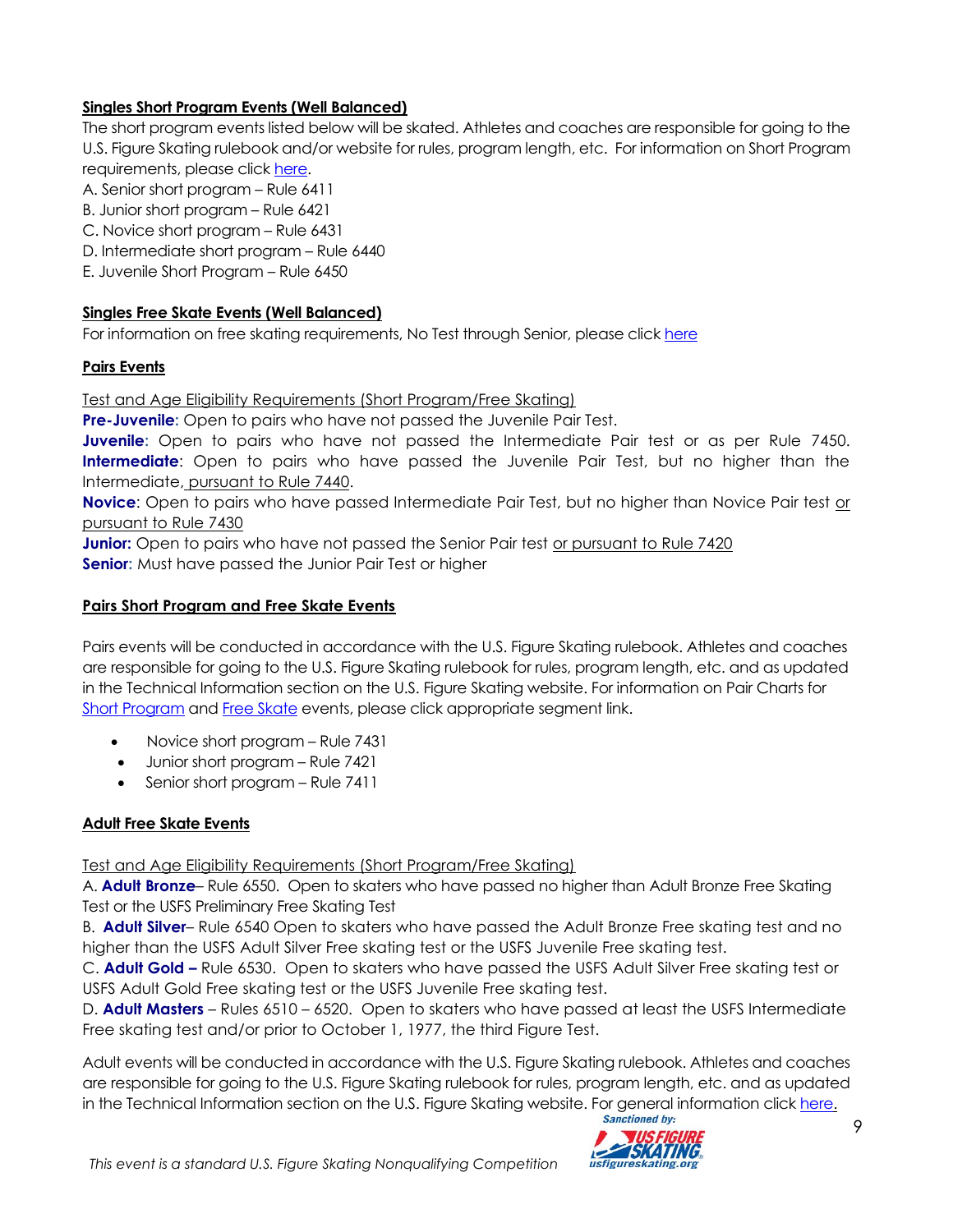

#### **Snowplow Sam- Basic 6 Program with Music**

Format: The skating order of the required elements is optional. The elements are not restricted as to the number of times the element is executed or length of glides, number of revolutions, etc., unless otherwise specified.

- To be skated on full ice with music.
- The skater may use elements from a previous level.
- A 0.2 deduction will be taken for each element performed from a higher level. Bonus skills from the same level or below are allowed but will not be judged elements.
- Divide Snowplow Sam skaters by level (1-4), if registrations warrant

| Level           | Time        | Skating rules/standards                                                                                                                                                                                                                                                                                                                                                                                   |
|-----------------|-------------|-----------------------------------------------------------------------------------------------------------------------------------------------------------------------------------------------------------------------------------------------------------------------------------------------------------------------------------------------------------------------------------------------------------|
| Snowplow<br>Sam | $1:10$ max. | March followed by a two-foot glide and dip<br>$\bullet$<br>Forward swizzles, 2-3 in a row<br>$\bullet$<br>Forward snowplow stop<br>Backward wiggles, 2-6 in a row<br>$\bullet$                                                                                                                                                                                                                            |
| Basic 1         | $1:10$ max. | Forward two-foot glide and dip<br>$\bullet$<br>Forward swizzles, 6-8 in a row<br>$\bullet$<br>Beginning snowplow stop on two-feet or one-foot<br>$\bullet$<br>Backward wiggles, 6-8 in a row<br>$\bullet$                                                                                                                                                                                                 |
| Basic 2         | $1:10$ max. | Forward one-foot glide (no variations), either foot<br>$\bullet$<br>Scooter pushes, right and left foot, 2-3 each foot<br>$\bullet$<br>Moving snowplow stop<br>$\bullet$<br>Two-foot turn in place, forward to backward<br>$\bullet$<br>Backward swizzles, 6-8 in a row<br>$\bullet$                                                                                                                      |
| Basic 3         | $1:10$ max. | Beginning forward stroking showing correct use of blade<br>$\bullet$<br>Forward 1/2 swizzle pumps on a circle, either clockwise or counterclockwise, 4-6<br>٠<br>consecutive<br>Forward slalom<br>٠<br>Moving forward to backward two-foot turn on a circle<br>$\bullet$<br>Beginning backward one-foot glide, either foot<br>$\bullet$                                                                   |
| Basic 4         | $1:10$ max. | Forward outside edge on a circle, clockwise or counterclockwise<br>$\bullet$<br>Forward crossovers, 4-6 consecutive, clockwise and counterclockwise<br>٠<br>Backward 1/2 swizzle pumps on a circle, either clockwise or counterclockwise, 4-6<br>٠<br>consecutive<br>Backward one-foot glides (no variations), right and left<br>$\bullet$<br>Beginning two-foot spin, maximum 4 revolutions<br>$\bullet$ |
| Basic 5         | $1:10$ max. | Backward outside edge on a circle, clockwise or counterclockwise<br>$\bullet$<br>Backward crossovers, 4-6 consecutive, clockwise and counterclockwise<br>$\bullet$<br>Forward outside three-turn, right and left<br>$\bullet$<br>Advanced two-foot spin, minimum 4 revolutions<br>$\bullet$<br>Hockey stop<br>$\bullet$                                                                                   |
| Basic 6         | $1:10$ max. | Forward inside three-turn, right and left<br>$\bullet$<br>Mohawk, right to left and left to right<br>٠<br><b>Bunny Hop</b><br>$\bullet$<br>Basic forward spiral on a straight line (no variations), right or left<br>$\bullet$<br>Beginning one-foot spin, maximum 3 revolutions, optional entry and free leg position<br>T-stop, right or left<br>٠                                                      |

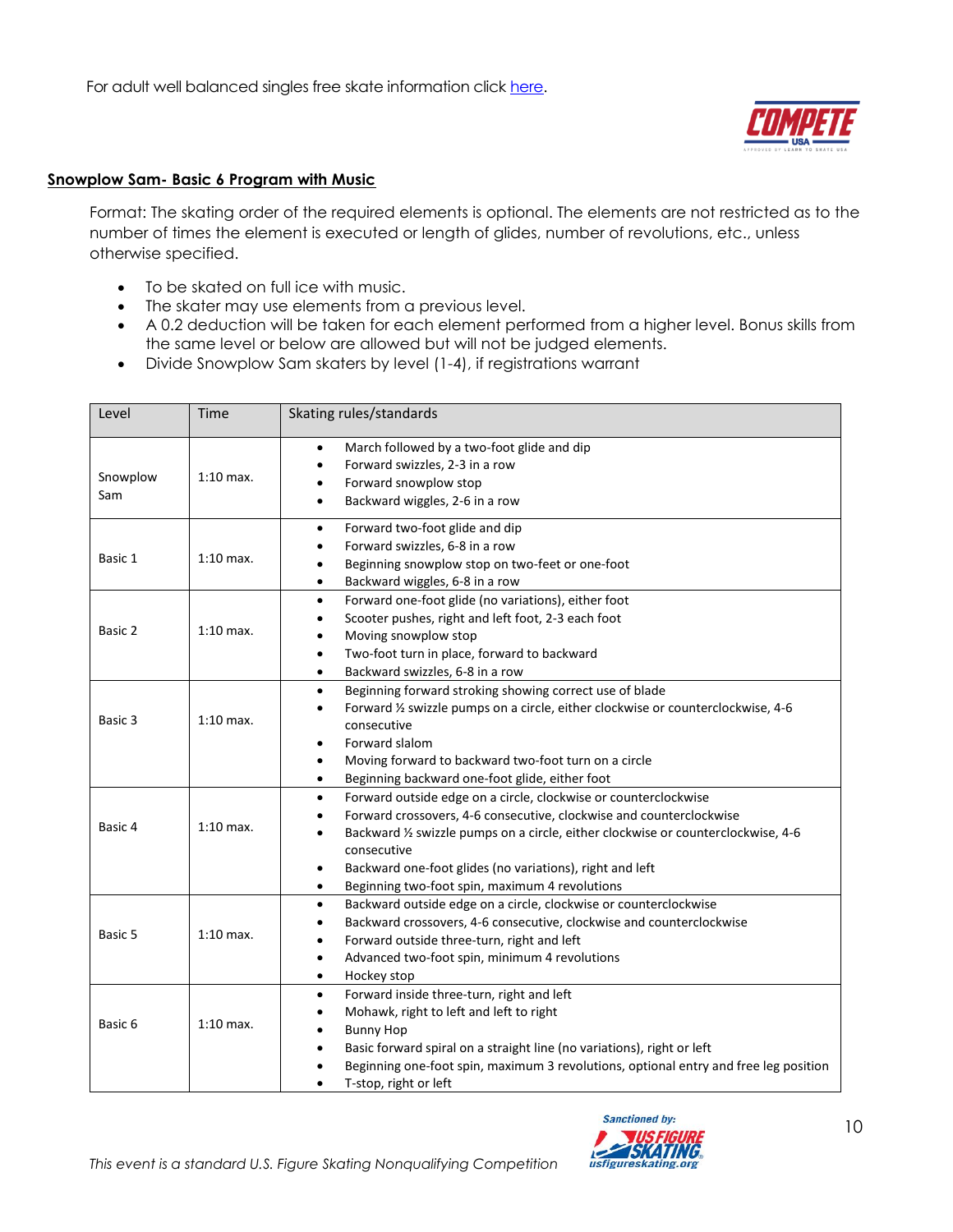#### **Pre-Free Skate – Free Skate 1-6 Program with Music**

Format: The skating order of the required elements is optional. The elements are not restricted as to the number of times an element is executed, length of glides, number of revolutions, etc., unless otherwise stated. Connecting steps and transitions should be demonstrated throughout the program.

- To be skated on full ice.
- The skater must demonstrate the required elements and may use but is not required to use any additional elements from previous levels.
- **Bonus skills from the same level or below are allowed but will not be judged elements.**
- A 0.2 deduction will be taken for each element performed from a higher level.

| Level          | Time        | Skating rules/standards                                                                               |
|----------------|-------------|-------------------------------------------------------------------------------------------------------|
|                |             | Two forward crossovers into a forward inside mohawk, step down and cross behind,<br>$\bullet$         |
|                |             | step into one backward crossover and step to a forward inside edge, one set each                      |
|                | $1:40$ max. | direction clockwise and counterclockwise                                                              |
| Pre-Free Skate |             | One-foot upright spin, optional entry and free, foot position, minimum 3 revolutions<br>٠             |
|                |             | Mazurka, right or left<br>$\bullet$                                                                   |
|                |             | Waltz jump<br>$\bullet$                                                                               |
|                |             | NOT ALLOWED - Waltz jump-side toe hop-waltz jump<br>$\bullet$                                         |
|                | 1:40 max.   | Forward stroking, 4-6 consecutive powerful strokes<br>$\bullet$                                       |
|                |             | One-foot upright spin, entry from backward crossovers, with free foot in crossed leg<br>$\bullet$     |
| Free Skate 1   |             | position (scratch spin) - minimum 4 revolutions                                                       |
|                |             | Toe loop jump<br>$\bullet$                                                                            |
|                |             | Half flip jump<br>$\bullet$                                                                           |
|                |             | NOT ALLOWED - Waltz jump/toe loop combination<br>$\bullet$                                            |
|                |             | Alternating forward outside spiral (right and left) and forward inside spiral (right and<br>$\bullet$ |
|                |             | left) on a continuous axis                                                                            |
| Free Skate 2   | $1:40$ max. | Beginning back spin- maximum 2 revolutions                                                            |
|                |             | <b>Half Lutz</b><br>$\bullet$                                                                         |
|                |             | Salchow jump<br>$\bullet$                                                                             |
|                |             | NOT ALLOWED - Waltz jump/Toe loop nor Salchow/toe loop combination<br>$\bullet$                       |
|                | $1:40$ max. | Alternating Mohawk/crossover sequence, right to left and left to right<br>$\bullet$                   |
|                |             | Advanced back spin with free foot in crossed leg position, minimum 3 revolutions<br>$\bullet$         |
| Free Skate 3   |             | Loop jump<br>$\bullet$                                                                                |
|                |             | Waltz jump/toe loop or Salchow/toe loop jump combination<br>$\bullet$                                 |
|                |             | NOT ALLOWED - Waltz/loop jump combination<br>$\bullet$                                                |
|                | $1:40$ max. | Forward power 3's, 2-3 consecutive sets, right or left<br>$\bullet$                                   |
|                |             | Sit spin - minimum 3 revolutions<br>$\bullet$                                                         |
| Free Skate 4   |             | Half Loop jump<br>$\bullet$                                                                           |
|                |             | Flip jump<br>$\bullet$                                                                                |
|                |             | NOT ALLOWED - Waltz/ Loop nor Waltz/Euler/Salchow sequence<br>$\bullet$                               |
|                |             | Backward outside three-turn, Mohawk (backward power three-turn), both directions<br>$\bullet$         |
|                |             | Camel spin - minimum 3 revolutions<br>$\bullet$                                                       |
| Free Skate 5   | $1:40$ max. | Waltz-loop jump combination<br>$\bullet$                                                              |
|                |             | Lutz jump<br>$\bullet$                                                                                |
| Free Skate 6   | $1:40$ max. | Creative step sequence using a variety of three turns, Mohawks and toe steps<br>$\bullet$             |
|                |             | Camel-sit spin combination - minimum of 4 revolutions total<br>$\bullet$                              |
|                |             | Waltz jump/ Euler /Salchow jump combination                                                           |
|                |             | Beginning Axel jump - min.requirement is a clear attempt either stationary or moving<br>$\bullet$     |